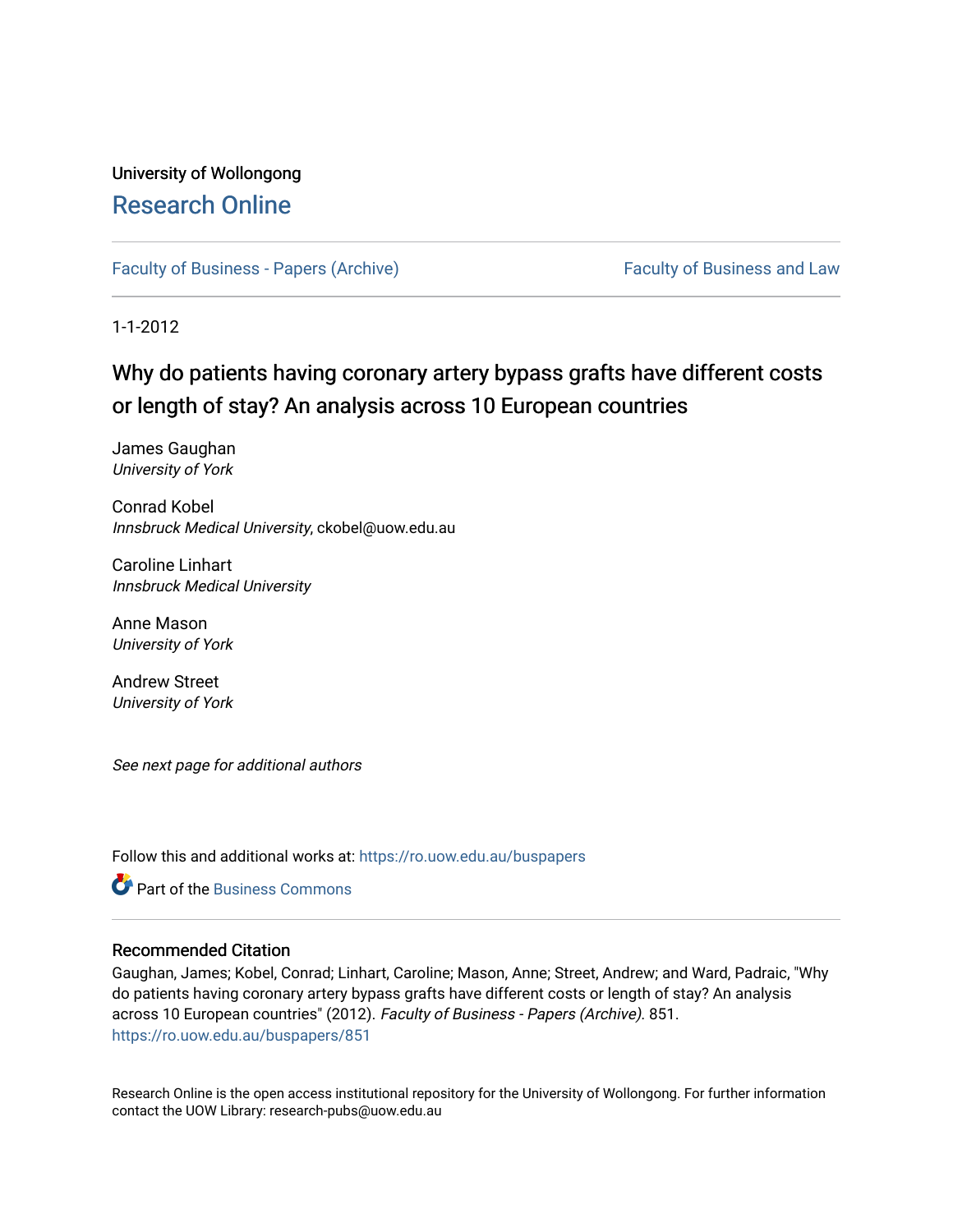# Why do patients having coronary artery bypass grafts have different costs or length of stay? An analysis across 10 European countries

### Abstract

We analyse variations in cost or length of stay (LoS) for 66 587 patients from 10 European countries receiving a coronary artery bypass graft (CABG) procedure. In five of these countries, variations in cost are analysed using log-linear models. In the other five countries, negative binomial regression models are used to explore variations in LoS. We compare how well each country's diagnosis-related group (DRG) system and a set of patient-level characteristics explain these variations. The most important explanatory factors are the total number of diagnoses and procedures, although no clear effects are evident for our CABG-specific diagnostic and procedural variables. Wound infections significantly increase LoS and costs in most countries. There is no evidence that countries using larger numbers of DRGs to group CABG patients are better at explaining variations in cost or LoS. However, refinements to the construction of DRGs to group CABG patients might recognise first and subsequent CABGs or other specific surgical procedures, such as multiple valve repair. Copyright 2012 John Wiley & Sons, Ltd. Copyright 2012 John Wiley & Sons, Ltd.

### Keywords

10, european, countries, why, do, patients, having, coronary, artery, bypass, grafts, have, different, costs, length, stay, analysis, across

### **Disciplines**

Business

### Publication Details

Gaughan, J., Kobel, C., Linhart, C., Mason, A., Street, A. & Ward, P. (2012). Why do patients having coronary artery bypass grafts have different costs or length of stay? An analysis across 10 European countries. Health Economics, 21 (SUPPL. 2), 77-88.

### Authors

James Gaughan, Conrad Kobel, Caroline Linhart, Anne Mason, Andrew Street, and Padraic Ward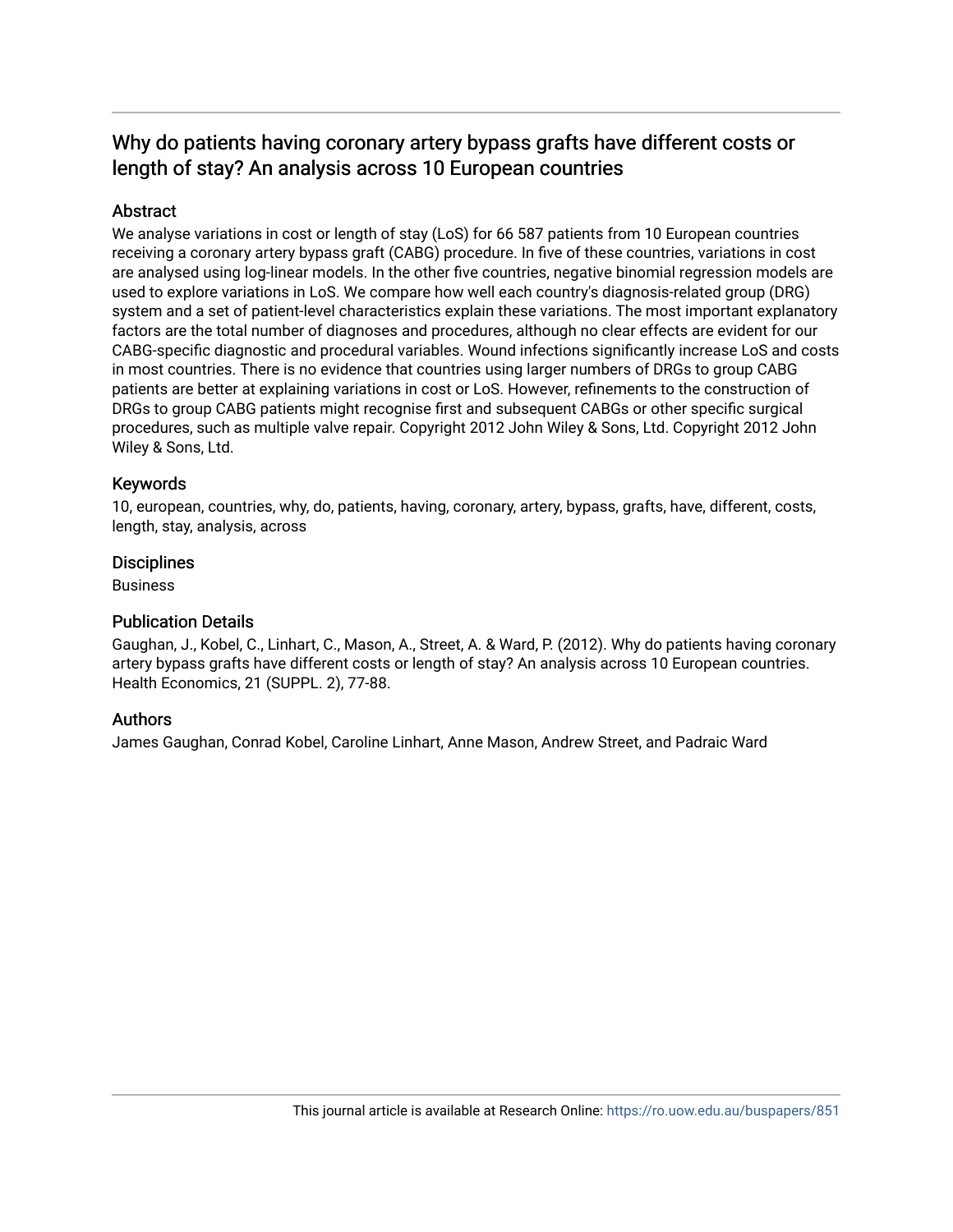## WHY DO PATIENTS HAVING CORONARY ARTERY BYPASS GRAFTS HAVE DIFFERENT COSTS OR LENGTH OF STAY? AN ANALYSIS ACROSS 10 EUROPEAN COUNTRIES

#### JAMES GAUGHAN $\rm{a}$ , CONRAD KOBEL $\rm{^b}$ , CAROLINE LINHART $\rm{^b}$ , ANNE MASON $\rm{^a}$ , ANDREW STREET $\rm{^a}$ , PADRAIC WARD<sup>a</sup> ON BEHALF OF THE EURODRG GROUP<sup> $\dagger$ </sup>

<sup>a</sup>Centre for Health Economics, University of York, York, UK <sup>a</sup>Centre for Health Economics, University of York, York, UK<br><sup>b</sup>Department of Medical Statistics, Informatics and Health Economics, Innsbruck Medical University, Innsbruck, Austria

#### ABSTRACT

We analyse variations in cost or length of stay (LoS) for 66 587 patients from 10 European countries receiving a coronary artery bypass graft (CABG) procedure. In five of these countries, variations in cost are analysed using log-linear models. In the other five countries, negative binomial regression models are used to explore variations in LoS. We compare how well each country's diagnosis-related group (DRG) system and a set of patient-level characteristics explain these variations. The most important explanatory factors are the total number of diagnoses and procedures, although no clear effects are evident for our CABG-specific diagnostic and procedural variables. Wound infections significantly increase LoS and costs in most countries. There is no evidence that countries using larger numbers of DRGs to group CABG patients are better at explaining variations in cost or LoS. However, refinements to the construction of DRGs to group CABG patients might recognise first and subsequent CABGs or other specific surgical procedures, such as multiple valve repair. Copyright © 2012 John Wiley & Sons, Ltd.

KEY WORDS: diagnosis-related groups; cost analyses; length of stay; CABG

#### 1. INTRODUCTION

Diagnosis-related group (DRG) systems are designed to classify patients into resource homogenous groups that describe the type of patients treated in hospitals (Fetter, 1991; Kobel et al., 2011). Although patients allocated to the same DRG should have the same *expected* resource requirements, their *actual* resource use will vary. If variation is not random, the use of DRGs to compare or reimburse hospitals is undermined. This makes it important to evaluate how well DRGs explain variation in resource use. In this article, we focus on DRGs used to classify patients having coronary artery bypass graft (CABG) surgery, a revascularisation operation that diverts blood flow around an occluded (blocked or restricted) coronary vessel.

There are two *prime facie* reasons to suspect that DRGs describing patients having CABG can be improved. First, DRGs may have failed to keep pace with the rate of technological change in this area, which, in turn, has led to changes in the profile of patients having treatment (McClellan and Kessler, 2002; National Institute for Health and Clinical Excellence, 2011; Yock *et al.*, 2000; Zenalti *et al.*, 1997). Alternatives to bypass procedures have been developed, such as percutaneous transluminal coronary angioplasty (PTCA), where the occluded vessel is widened, and usually, a stent is implanted. These generally delay, rather than obviate, the need for a bypass, which, as a result, is increasingly being performed on older and sicker patients (Cutler and Huckman, 2003; Goldman et al., 2006; Natarajan et al., 2007). Second, most countries have developed

<sup>\*</sup>Correspondence to: Centre for Health Economics, University of York, York, UK. E-mail: james.gaughan@york.ac.uk

<sup>†</sup> www.eurodrg.eu/EuroDRG\_group.pdf. Funding: The presented results were conducted within the research project 'EuroDRG – Diagnosis Related Groups in Europe: towards efficiency and quality', which was funded by the European Commission under the Seventh Framework Programme. Research area: HEALTH-2007-3.2-8 European System of Diagnosis-Related Groups, Project reference: 223300.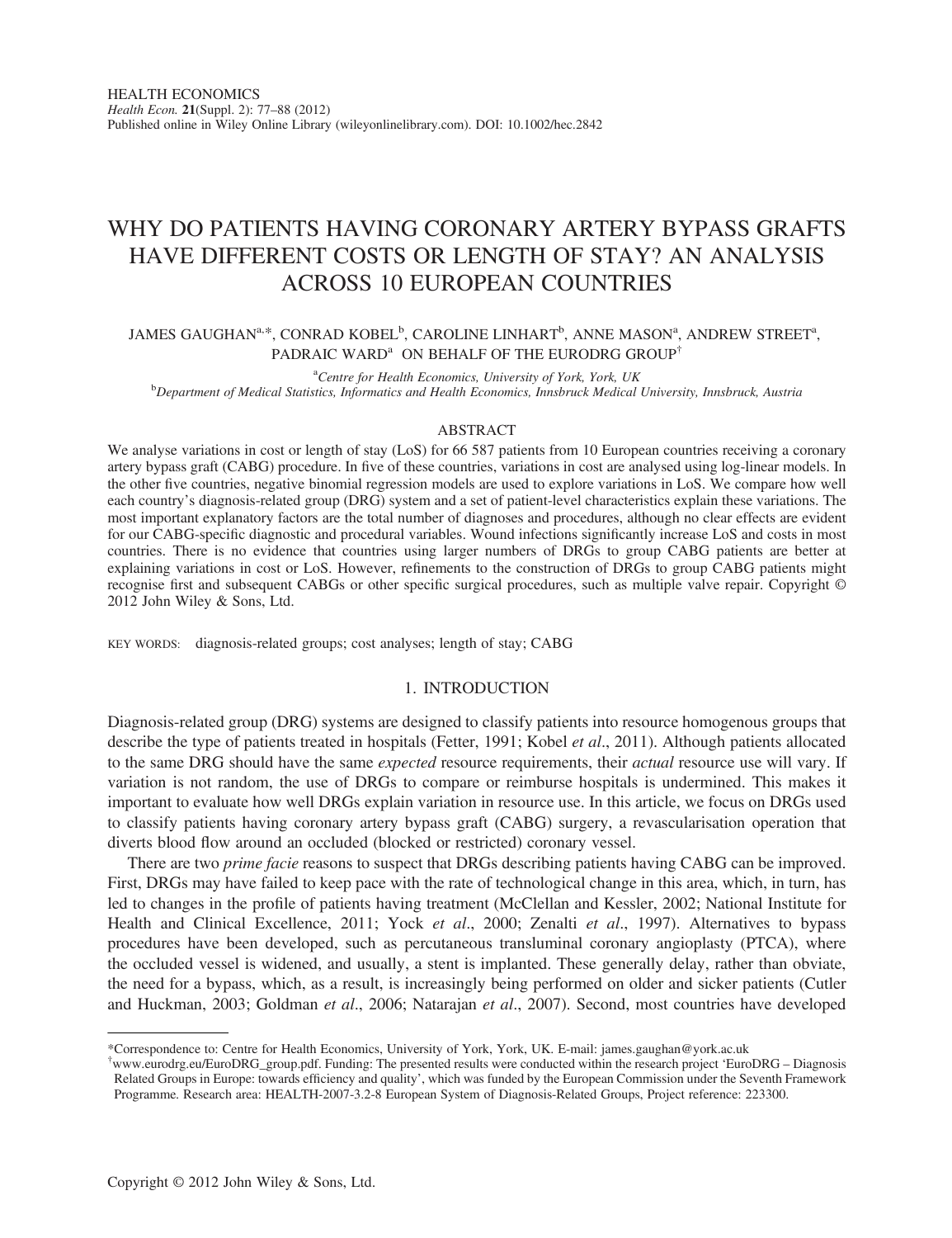their own DRG systems, and there is large variation both in the number of DRGs used to describe CABG patients, and in how these DRGs are structured (Table I). This raises the possibility that some DRG systems are better than others at classifying patients into resource homogenous groups.

In what follows, we examine the ability of: (i) different European DRG systems and (ii) various patientlevel characteristics to explain variations in cost or length of stay (LoS), for patients undergoing CABG. We do this by analysing patients from each of 10 countries separately. We evaluate the relative explanatory power of these two sets of variables and assess whether there is scope to improve existing DRGs for these patients. We draw out common messages across countries with regard to what explains cost or LoS and the relative performance of the different DRG systems.

#### 2. METHODS

#### 2.1. Data and variables

Patients from each of 10 countries are included if they are at least one year old and underwent a coronary artery bypass graft (procedure code  $36.1$  in ICD-9-CM)<sup>1</sup> during 2008. The exceptions are England and Poland where 2007/08 and 2009 data are used. In Austria, England, France, Ireland, Poland, Spain (Catalonia) and Sweden, the data cover all cases; in Estonia, Finland and Germany, all patients from only a sample of hospitals is used. The proportion of national cases covered by each country's data, ranging from 3% in Germany to 100% in England, is shown in Table II. For five countries (England, Estonia, Finland, Germany and Sweden), variations in cost are analysed using fixed-effects log-linear models, whereas for the other five (Austria, France, Ireland, Poland and Spain), LoS is evaluated using negative binomial regression models. An overview of data sources, analytical methods and core variables is provided elsewhere in this issue (Street et al., 2012).

Additional CABG-specific variables distinguish between patients with unstable angina (I20.0 in ICD-10), acute myocardial infarction (AMI; I21-I22 in ICD-10),<sup>2</sup> atrial fibrillation (I48 in ICD-10) and acute renal failure (ARF; N17 in ICD-10) (Austin et al., 2002; Austin et al., 2003; Speir et al., 2009). Procedural variables account for patients who, in the same hospital stay where they received a CABG operation, also underwent a PTCA (36.01, 36.02 or 36.05 in ICD-9-CM) or valve repair or replacement (35.0-2 in ICD-9-CM). We also identify any case with more than one bypassed vessel (multivessel CABG). Finally, we include a dummy variable to capture all cases where more than one CABG procedure was performed (multiple CABG), which includes cases of reoperation (during the same hospital stay) and cases where more than one vein harvesting site was used.

We estimate three explanatory models: the first model  $(M<sub>D</sub>)$  includes only the country's DRGs to which CABG patients are grouped; the second model  $(M_P)$  uses a set of patient-level characteristics and CABG-specific variables that can be constructed from routine data; and the third model  $(M_F)$  includes both sets of explanators. In each model, our dependent variable is either log of cost or LoS. All three models also account for clustering of patients within hospitals, either via a fixed effect (cost) or via hospital dummies (LoS) (Street et al., 2012).

#### 2.2. Diagnosis-related group structure

Diagnosis-related groups that cover patients undergoing bypass operations are defined primarily by the treatment used. However, the number and type of distinctions that DRG systems use to classify CABG patients varies widely across countries, as summarised in Table I. At the extremes, the Polish system uses two DRGs, while the French system uses 15 DRGs.

<sup>&</sup>lt;sup>1</sup>Outpatients were excluded.

<sup>&</sup>lt;sup>2</sup>As a result AMI is omitted when we construct our Charlson Index of comorbidities for CABG. Instead, it appears as a condition-specific variable.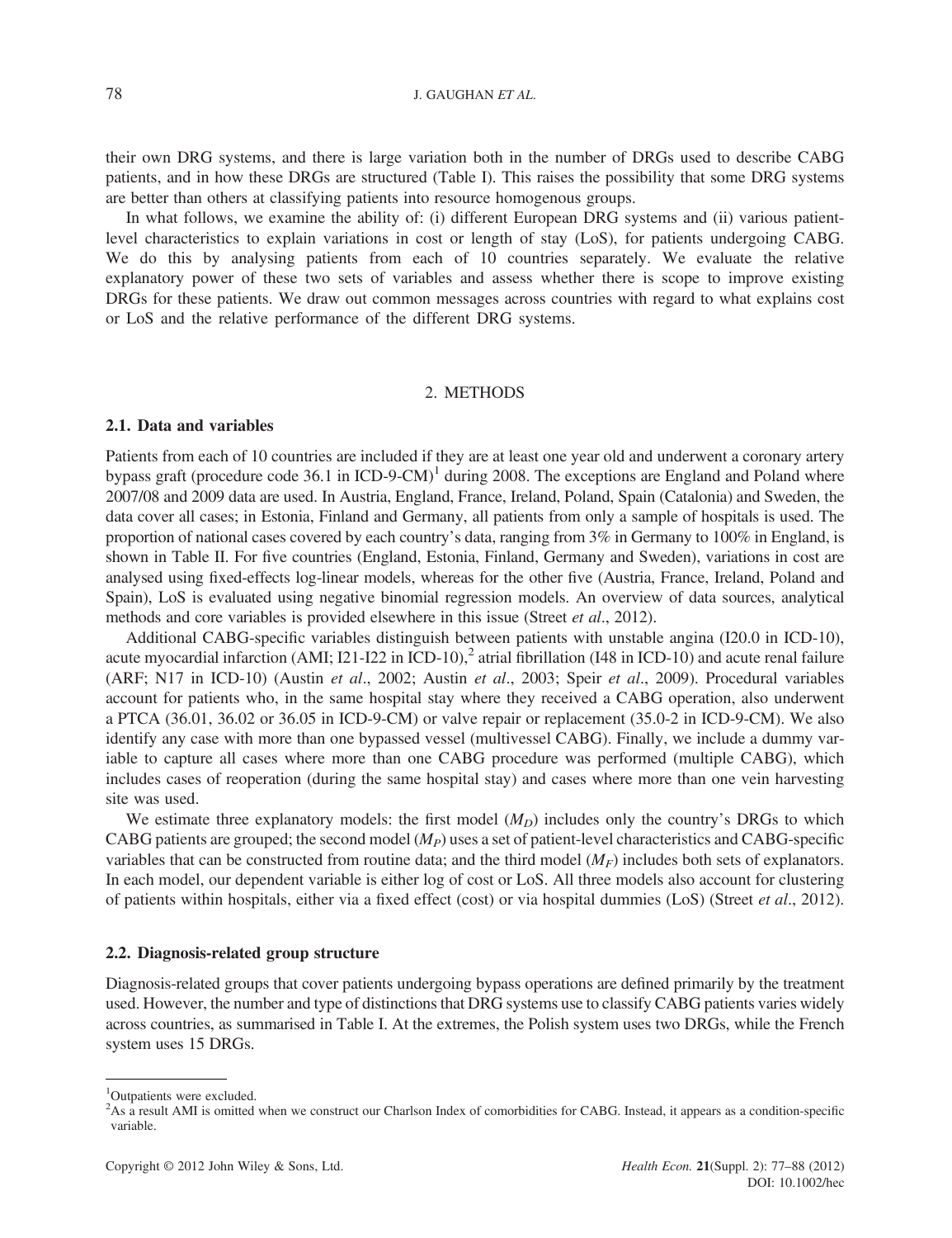| Diagnosis-related group split variables |                |                              |                 |                    |                   |
|-----------------------------------------|----------------|------------------------------|-----------------|--------------------|-------------------|
| Country (system)                        | Number of DRGs | Complication/<br>comorbidity | Catheterisation | Valve<br>procedure | Other adjustments |
| Austria (LKF)                           |                |                              | ---             | X                  | Age               |
| England (HRG)                           | 4              |                              | X               | X                  | <b>First CABG</b> |
| Estonia (NordDRG)                       |                |                              | X               | X                  | ---               |
| Finland (NordDRG)                       |                | X                            | X               | X                  |                   |
| France (GHM)                            | 15             | X                            | X               | X                  | LoS, death        |
| Germany (G-DRG)                         | 13             |                              | X               | X                  | Age               |
| Ireland (AR-DRG)                        |                | X                            | ---             | X                  | ---               |
| Poland (JGP)                            |                | X                            | ---             |                    | Age               |
| Spain (AP-DRG)                          |                | X                            | X               | X                  | ---               |
| Sweden (NordDRG)                        | n              | X                            | X               | X                  |                   |

Table I. Overview of the DRGs used to classify CABG patients in 10 European countries

There is considerable variation in the characteristics used to define DRGs. In seven of the 10 countries, separate DRGs are included for the use of catheterisation in addition to a bypass procedure. There is generally also an adjustment for concurrent valve procedures. Six systems take account of patient comorbidities or complications (CC), but the approach varies, from a simple dichotomy (with/out CCs) in Poland, to four levels of CCs and interactions with catheterisation and death in France. The Irish system classifies cases with 'catastrophic' and/or 'severe' CCs, and the Spanish system also focuses on major CCs, whereas in Austria, Germany, England and Estonia no CC adjustment is made.

#### 3. RESULTS

#### 3.1. Descriptive statistics

As reported in Table II, the number of patients available for analysis ranges from 204 (Estonia) to 19 522 (England), treated in between one (Finland) and 58 (France) hospitals. The mean LoS across countries ranges from 9 (Finland and Sweden) to 17 days (Ireland and Spain). Most CABG patients are male (range: 68% (Estonia) to 82% (Ireland)), and mean age is around 67 years, with little variation in the average across countries.

The majority of CABG cases are electives, with France and Finland undertaking less than 5% as emergencies. However, the proportion of emergencies is over 35% in Ireland and Poland. The rate of transfers into hospital from other providers ranges from 8% in Finland to 41% in Sweden. In Estonia, 3% of patients are discharged to other providers, compared with 79% in France. The in-hospital mortality rate varies from 1% (Sweden) to almost 7% (Germany).

The rates of recorded non-severe co-morbidity (Charlson index  $= 1$ ) ranges from 4% (Finland) to 59% (Estonia) and the range for major comorbidities (Charlson index = 2) from just over  $1\%$  (Finland) to  $57\%$ (Germany). Finland has the lowest rate of recorded atrial fibrillation (under 3%) and, like Estonia, no reported cases of acute renal failure. The highest rate of atrial fibrillation is in Germany (32%), whereas Spain has the highest rate of acute renal failure (8%). The rate of unstable angina ranges from less than 2% (Estonia) to 42% (Sweden), and of AMI from 1% (Finland) to 38% (Germany). The mean number of total diagnoses ranges from less than 2 (Finland) to almost 12 (Germany).<sup>3</sup>

There is also wide variation in the types of procedures performed, which may be due to differences in clinical circumstances, hospital policies or to differential practice across countries in what patient information is captured in the electronic record. The proportion of patients having multiple CABGs in the same hospital stay

<sup>&</sup>lt;sup>3</sup>The low rates in Finland are largely because of the limited coding of secondary diagnoses.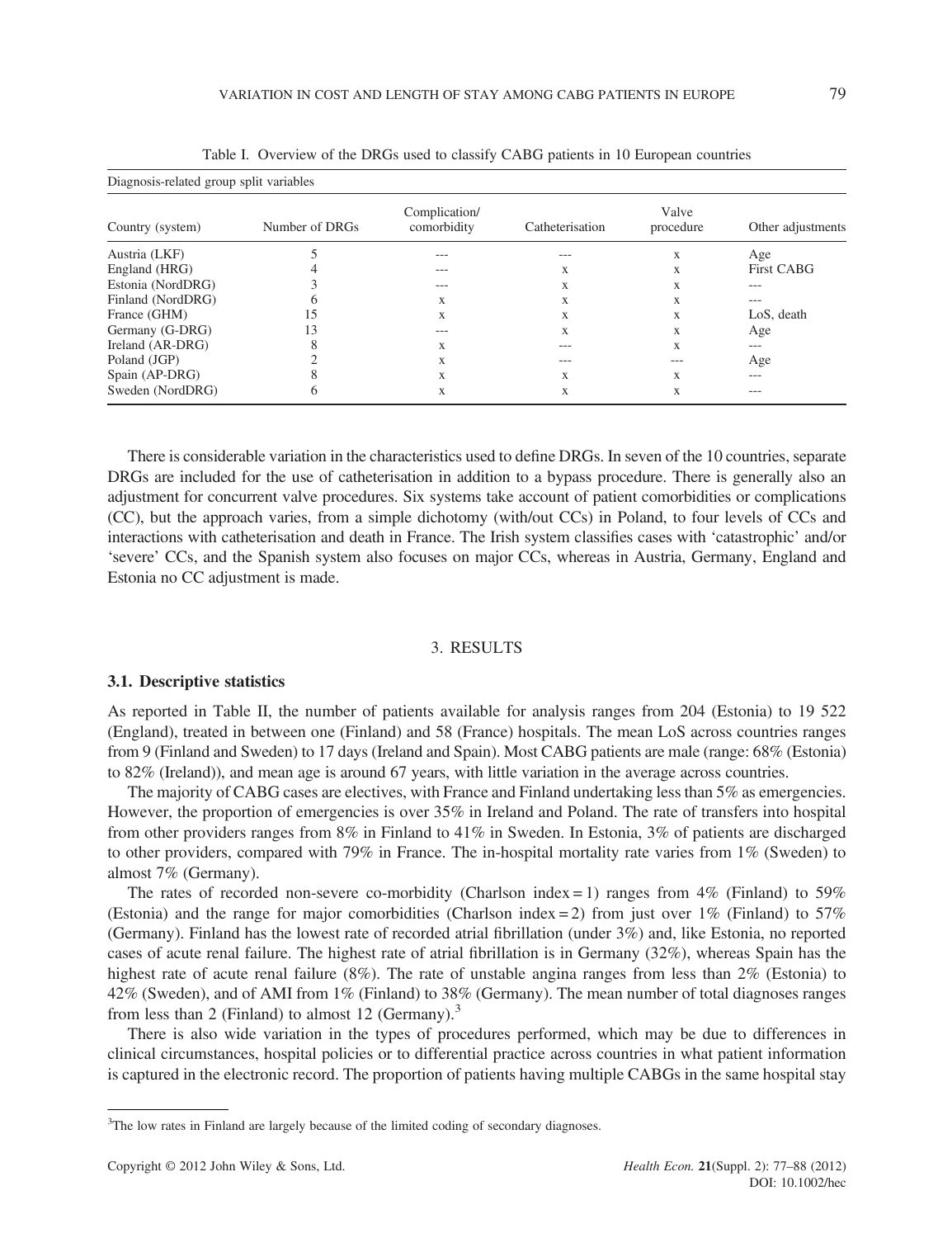| Country                         | Austria       | France        | Ireland                     | Poland         | Spain         |
|---------------------------------|---------------|---------------|-----------------------------|----------------|---------------|
|                                 | LoS           | LoS           | LoS                         | LoS            | LoS           |
| No. of patients                 | 4152          | 19444         | 1039                        | 13029          | 1169          |
| $%$ national cases (approx)*    | 98%           | 97%           | 99%                         | 90%            | 14%           |
| No. of hospitals                | 9             | 58            | 4                           | 26             | 7             |
| Dependent variable              |               |               | Mean $(SD)$                 |                |               |
| Cost €                          | $NA$ (NA)     | NA (NA)       | NA (NA)                     | NA (NA)        | $NA$ ( $NA$ ) |
| Logarithm of cost               | NA (NA)       | $NA$ (NA)     | NA (NA)                     | NA (NA)        | $NA$ (NA)     |
| Length of stay                  | 15.99(9.11)   | 13.82 (7.67)  | 16.78 (12.96)               | 10.80(5.58)    | 17.39 (13.47) |
| Variables, patient <sup>b</sup> |               |               | Percentage of patients (%)  |                |               |
| DRG1                            | 3.66          | 21.59         | 22.43                       | 35.40          | 34.05         |
| DRG <sub>2</sub>                | 69.32         | 7.17          | 3.56                        | 64.13          | 10.86         |
| DRG3                            | 20.04         | 24.19         | 7.60                        |                | 12.23         |
| DRG4                            | 1.37          | 3.54          | 44.75                       |                | 3.25          |
| DRG5                            | 3.40          | 7.58          | 5.39                        |                | 24.12         |
| DRG <sub>6</sub>                |               | 1.12          | 7.99                        |                | 1.11          |
| DRG7                            |               | 9.12          | 2.69                        |                | 9.67          |
| DRG8                            |               | 7.63          | 4.62                        |                | 3.17          |
| DRG9                            |               | 2.26          |                             |                |               |
|                                 |               | 4.54          |                             |                |               |
| DRG10                           |               |               |                             |                |               |
| DRG11                           |               | 3.14          |                             |                |               |
| DRG12                           |               | 1.36          |                             |                |               |
| DRG13                           |               | 2.31          |                             |                |               |
| DRG14                           |               | 1.10          |                             |                |               |
| DRG15                           |               | 1.47          |                             |                |               |
| Other DRGs                      | 2.22          | 1.88          | 0.96                        | 0.48           | 1.54          |
| Male                            | 75.12         | 79.93         | 82.29                       | 73.90          | 80.41         |
| Transfer in                     | 14.57         | 16.47         | 29.16                       | NA             | 20.10         |
| Transfer out                    | 29.99         | 79.01         | 21.08                       | 41.91          | 12.75         |
| Emergency                       | 25.48         | 2.93          | 36.86                       | 37.48          | 25.06         |
| Deceased                        | 3.59          | 4.25          | 3.37                        | 2.20           | 5.73          |
| Charlson index $= 1$            | 27.60         | 34.04         | 27.53                       | 29.70          | 36.44         |
| Charlson index $= 2$            | 20.50         | 30.36         | 18.19                       | 8.61           | 24.55         |
| Unstable angina                 | 6.36          | 18.99         | 16.36                       | 26.72          | 11.80         |
| Atrial fibrillation             | 11.18         | 25.74         | 26.76                       | 9.17           | 22.93         |
| AMI                             | 15.00         | 20.66         | 20.50                       | 3.65           | 33.96         |
| ARF                             | 1.83          | 6.75          | 5.20                        | 0.20           | 7.96          |
| Multiple CABG                   | 22.95         | 0.92          | NA                          | NA             | 71.26         |
| <b>PTCA</b>                     | 1.71          | 1.64          | NA <sup>a</sup>             | NA             | 1.71          |
| Multivessel CABG                | 76.90         | 77.79         | 90.86                       | 69.86          | 90.33         |
|                                 | 22.74         | 21.04         | 13.09                       | 0.91           | 23.18         |
| Valve surgery                   |               |               |                             |                |               |
| Adverse event                   | 1.18          | 4.27          | 3.85                        | 0.05           | 4.11          |
| Urinary tract infection         | 0.39          | 3.27          | 1.54                        | 0.00           | 3.34          |
| Wound infection                 | 1.45          | 1.75          | 10.11                       | 0.00           | 4.96          |
|                                 |               |               | Mean (SD)                   |                |               |
| Age                             | 67.65(9.75)   | 67.70 (10.42) | 65.74 (9.36)                | 64.40 (9.14)   | 66.44 (10.07) |
| No. of diagnoses                | 4.59(2.96)    | 8.27 (4.76)   | 7.44 (3.53)                 | 2.40 (1.12)    | 7.59 (2.30)   |
| No. of procedures               | 3.84(2.17)    | 13.84 (6.04)  | 9.23(3.43)                  | 6.28(3.88)     | 5.27(2.17)    |
| Variables, hospital             |               |               | Percentage of hospitals (%) |                |               |
| Teaching hospital               | 33.33         | 50.00         | 100.00                      | 57.69          | 100.00        |
| Private hospital                | $0.00\,$      | 46.55         | 0.00                        | NA             | 0.00          |
|                                 |               |               | Mean (SD)                   |                |               |
| Hospital volume (in 1000s)      | 74.84 (17.14) | 76.25 (64.29) | 80.89 (18.75)               | 27.43 (16.22)  | 33.32 (14.53) |
| Share of CABG patients $(\%)$   | 0.675(0.296)  | 0.968(1.180)  | 0.345(0.179)                | 6.145 (13.187) | 0.504(0.251)  |
| Specialisation index            | 0.209(0.044)  | 0.381(0.234)  | 0.373(0.047)                | $NA$ (NA)      | 0.185(0.104)  |
| adv_event_1                     | 2.23(1.28)    | 15.60 (17.33) | 11.28 (5.89)                | 5.00(5.00)     | 0.38(0.32)    |
| adv_event_2                     | 3.61(1.53)    | 12.89 (7.71)  | 8.72 (4.25)                 | 2.00(1.00)     | 0.20(0.18)    |

Table II. CABG patients in 10 European countries: descriptive statistics

a Data not reported to protect patient confidentiality; \*Based on OECD 2008 data and Hospital Episode Statistics (England only); numbers are indicative; <sup>b</sup>DRG variables ordered by ascending DRG weights (DRGs vary by country). NA, Not available.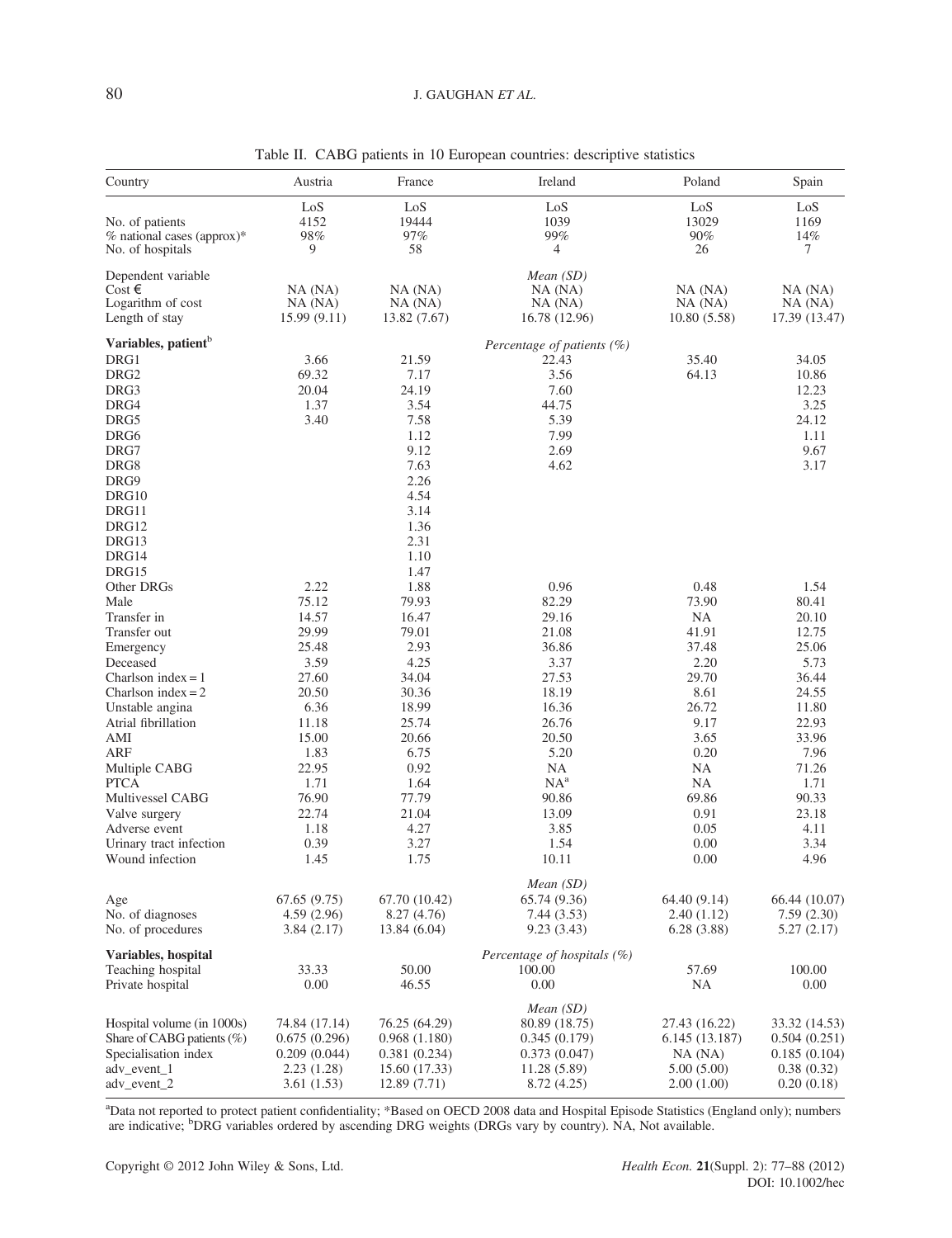| Country                         | England        | Estonia       | Finland                     | Germany        | Sweden        |
|---------------------------------|----------------|---------------|-----------------------------|----------------|---------------|
|                                 | Log cost       | Log cost      | Log cost                    | Log cost       | Log cost      |
| No. of patients                 | 19522          | 204           | 646                         | 3165           | 4217          |
| $%$ national cases (approx)*    | 100%           | N/A           | 21%                         | 3%             | 92%           |
| No. of hospitals                | 28             | 2             | 1                           | $\overline{4}$ | 7             |
| Dependent variable              |                |               | Mean(SD)                    |                |               |
| Cost €                          | 13193 (4266)   | 8514 (4499)   | 16627 (9353)                | 12988 (7137)   | 18199 (9567)  |
| Logarithm of cost               | 9.03(0.37)     | 8.98 (0.33)   | 9.61(0.42)                  | 9.37(0.44)     | 11.98(0.41)   |
| Length of stay                  | 12.48 (10.94)  | 13.79 (11.72) | 8.78 (4.05)                 | 14.22 (8.90)   | 8.97(4.21)    |
| Variables, patient <sup>b</sup> |                |               | Percentage of patients (%)  |                |               |
| DRG1                            | 85.18          | 25.00         | 46.28                       | 43.16          | 32.23         |
| DRG <sub>2</sub>                | 1.72           | 64.22         | 1.39                        | 4.01           | 44.08         |
| DRG3                            | 1.18           | 8.33          | 2.63                        | 10.33          | 1.52          |
| DRG4                            | 6.51           |               | 33.13                       | 3.92           | 1.21          |
| DRG5                            |                |               | 3.41                        | 2.94           | 2.28          |
| DRG6                            |                |               | 11.61                       | 7.77           | 13.02         |
| DRG7                            |                |               | 4.64                        |                |               |
| DRG8                            |                |               |                             | 4.33           |               |
| DRG9                            |                |               |                             | 1.99           |               |
| DRG10                           |                |               |                             | 3.51           |               |
| DRG11                           |                |               |                             | 1.17           |               |
| DRG12                           |                |               |                             | 2.24           |               |
| DRG13                           |                |               |                             | 1.14           |               |
| Other DRGs                      | 5.41           | 2.45          | 1.55                        | 8.85           | 5.67          |
| Male                            | 78.73          | 68.14         | 73.53                       | 75.89          | 78.21         |
| Transfer in                     | 25.34          | 17.16         | 8.05                        | 27.74          | 40.55         |
|                                 | 7.33           | 3.43          | 28.17                       | 74.60          |               |
| Transfer out                    |                |               |                             |                | 77.57         |
| Emergency                       | 10.73          | 9.80          | 4.18                        | 9.04           | 24.50         |
| Deceased                        | 2.55           | 1.96          | 2.01                        | 6.64           | 1.09          |
| Charlson index $= 1$            | 29.35          | 59.31         | 4.02                        | 25.21          | 27.79         |
| Charlson index $= 2$            | 16.78          | 28.92         | 1.39                        | 56.62          | 7.61          |
| Unstable angina                 | 7.18           | 1.47          | 6.97                        | 13.18          | 41.74         |
| Atrial fibrillation             | 23.04          | 14.71         | 2.63                        | 32.16          | 24.52         |
| AMI                             | 7.79           | 2.45          | 1.08                        | 37.57          | 20.11         |
| ARF                             | 1.39           | 0.00          | 0.00                        | 2.84           | 0.88          |
| Multiple CABG                   | 80.36          | 0.00          | 72.91                       | 72.01          | 80.70         |
| <b>PTCA</b>                     | 0.82           | 0.00          | 1.39                        | 1.74           | 0.69          |
| Multivessel CABG                | 66.29          | 0.00          | 62.38                       | 72.58          | 68.44         |
| Valve surgery                   | 15.77          | 0.49          | 49.23                       | 23.57          | 15.77         |
| Adverse event                   | 1.53           | 0.00          | 0.15                        | 2.75           | 0.62          |
| Urinary tract infection         | 1.27           | 0.00          | 0.00                        | 4.58           | 0.83          |
| Wound infection                 | 2.81           | 0.49          | 0.00                        | 2.75           | 1.00          |
|                                 |                |               | Mean $(SD)$                 |                |               |
| Age                             | 67.07 (9.76)   | 66.40 (8.70)  | 67.86 (9.60)                | 68.03 (9.33)   | 67.60 (9.22)  |
| No. of diagnoses                | 6.60(3.33)     | 3.80 (1.22)   | 1.41(0.83)                  | 11.55 (6.68)   | 3.94 (2.23)   |
| No. of procedures               | 3.69(2.31)     | 1.86(0.43)    | 10.31(2.33)                 | 8.35 (4.66)    | 4.39 (2.11)   |
| Variables, hospital             |                |               | Percentage of hospitals (%) |                |               |
| Teaching hospital               | 64.29          | 50.00         | 100.00                      | NA             | 100.00        |
| Private hospital                | 0.00           | 0.00          | 0.00                        | 25.00          | 0.00          |
|                                 |                |               | Mean $(SD)$                 |                |               |
| Hospital volume (in 1000s)      | 122.48 (56.46) | 40.79 (3.54)  | 344.61(0)                   | 18.62(10.65)   | 58.74 (32.68) |
| Share of CABG patients $(\%)$   | 1.202(2.159)   | 0.244(0.149)  | 0.191(0)                    | 6.505(6.275)   | 1.189(0.573)  |
| Specialisation index            | 0.240(0.238)   | NA (NA)       | 0.154(0)                    | 0.679(0.298)   | 0.096(0.036)  |
| adv_event_1                     | 8.64(5.04)     | 0.00(0.00)    | 10.10(0.00)                 | 28.00 (10.70)  | 18.97 (3.95)  |
| adv_event_2                     | 11.72 (4.44)   | 0.00(0.00)    | 14.50(0.00)                 | 15.31 (3.77)   | 13.87(2.14)   |

Table II. (Continued)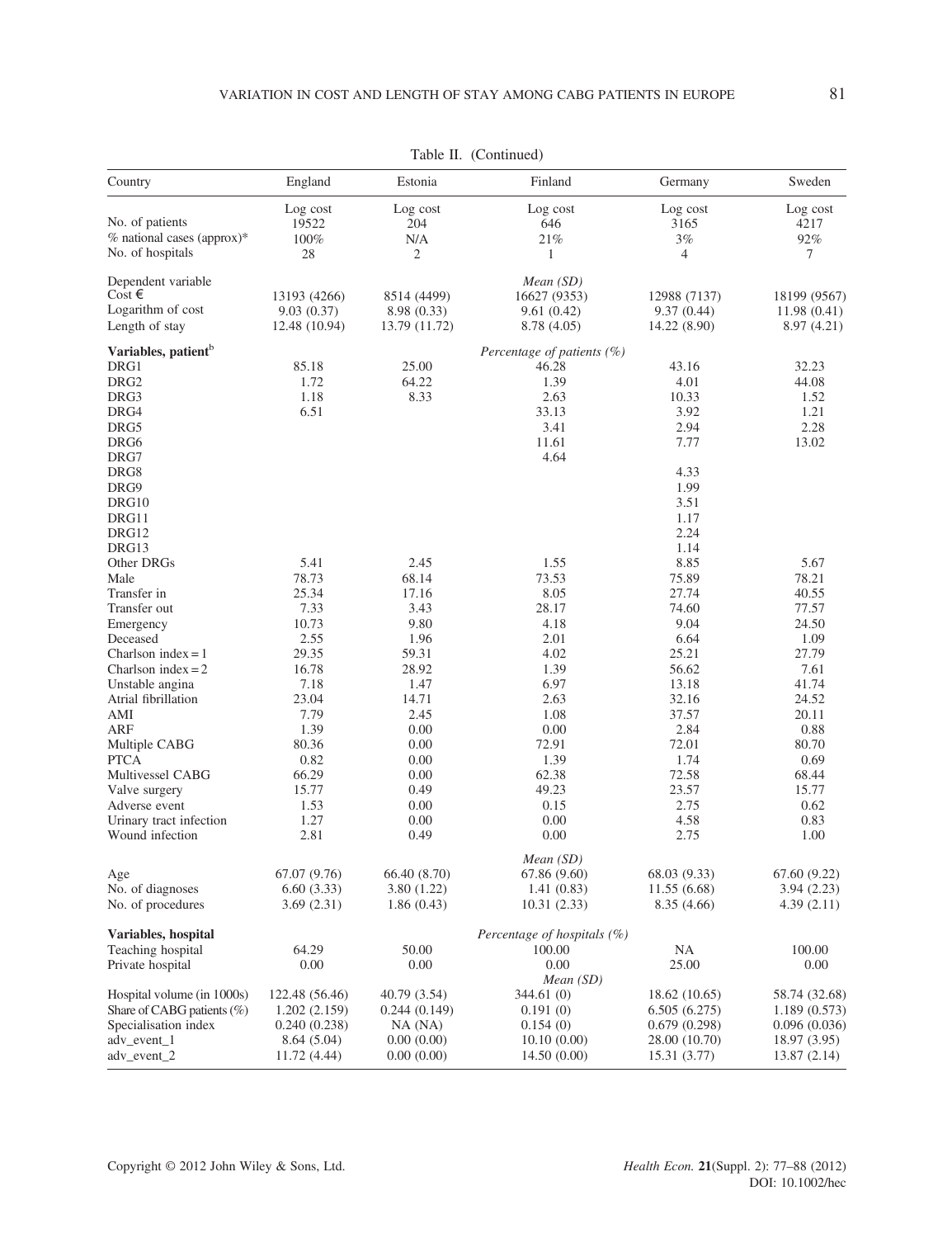82 J. GAUGHAN ET AL.

ranges from none in Estonia to 81% in Sweden. No one in Estonia is recorded as having a multivessel CABG, whereas 91% of patients do so in Ireland. The figures for the use of a valve procedure range from under 1% (Estonia) to 49% (Finland). Only the use of PTCA in the same stay as a CABG is consistently low at less than 2% for all countries. The lowest average number of procedures performed per patient is 2 (Estonia), whereas the highest is 14 (France).

Ireland stands out with a rate of wound infection of 10%. Elsewhere, the rates of adverse events and infections do not exceed 5%. It is important to bear in mind that these observed rates may reflect differences in coding practice rather than real differences in incidence rates.

#### 3.2. Regression results

3.2.1. Stage 1. Results for our three models explaining variation in patient costs or LoS are reported for each country in Table III (Part I and Part II).<sup>4</sup> The highest volume DRG forms the reference group, and the DRGs are ranked in ascending order of their reimbursement rate. In the first model  $(M<sub>D</sub>)$  that considers DRGs without any other covariates, most DRGs are significant (0.1% level), and the magnitude generally increases in line with the price each national system attaches to them.

Our second model  $(M_P)$  employs a set of patient-level characteristics as its regressors, including measures of clinical practice and quality. Neither age nor gender influences cost, but age is a significant predictor of LoS for those aged over 70 in Poland and those over 75 in Austria and France, where men have a significantly lower LoS than women. Austin et al. (2003) found age and gender to have a similarly significant impact on LoS.

In almost all countries, the variables assessing the total number of different diagnoses and total number of procedures have positive and significant coefficients for LoS and cost. Patients who are transferred into hospital have significantly longer LoS in France, whereas those transferred out have a shorter LoS in Austria, France and Poland. In England, patients who are transferred between hospitals have significantly higher costs than those who are treated in a single institution, but Swedish patients who are transferred into hospitals have lower costs. Patients admitted as emergencies have significantly longer LoS in France, Poland and Spain and significantly higher costs in Germany and Sweden. In-hospital mortality is associated with significantly shorter LoS (Austria, France and Poland) and lower costs (Germany), suggesting that if death occurs, it happens soon after CABG surgery.

Patient complexity, as captured by Charlson co-morbidities, does not significantly predict LoS or cost, except in Sweden where the presence of severe comorbidity increases costs by 11%.<sup>5</sup> Of the condition-specific diagnoses, AMI is the most frequently significant, associated with a lower LoS in Austria, lower costs in England and higher costs in Sweden. In France, both ARF and atrial fibrillation increase LoS (by around 6% and 3%, respectively); ARF increases costs in Sweden by 87%. Unstable angina does not significantly influence resource use in any country.

Few of the procedure dummy variables help explain resource use. Costs are significantly lower for Swedish and Finnish patients who undergo multiple CABGs. Patients who have valve surgery have a significantly longer LoS in Poland and higher costs in England, Germany and Sweden. Multivessel CABG has no effect on LoS but significantly increases costs in Germany by 7%, and PTCA has no effect on costs or LoS, except in Sweden where PTCA increases costs by around 26%.

Wound infections significantly increase LoS and costs in all countries except Sweden and Poland. The indicators of patient safety have less impact, although their occurrence increases LoS in France and costs in Finland.

We now compare the relative ability of DRGs and our set of patient-level characteristics to explain variations in costs or LoS. In England, the explanatory power of models  $M_D$  and  $M_P$  are identical  $(R^2 = 0.49)$ , a little lower than that achieved when both models are combined in  $M_F (R^2 = 0.51)$ . This suggests that the four English DRGs are performing a similar function to our set of patient-level characteristics.

<sup>&</sup>lt;sup>4</sup>Table III shows only the coefficients without standard errors. The full table is available at<http://www.eurodrg.eu>.  ${}^{5}C$ Calculated as  $\exp \left( \hat{\beta} \right) - 1$  (Halvorsen and Palmquist, 1980).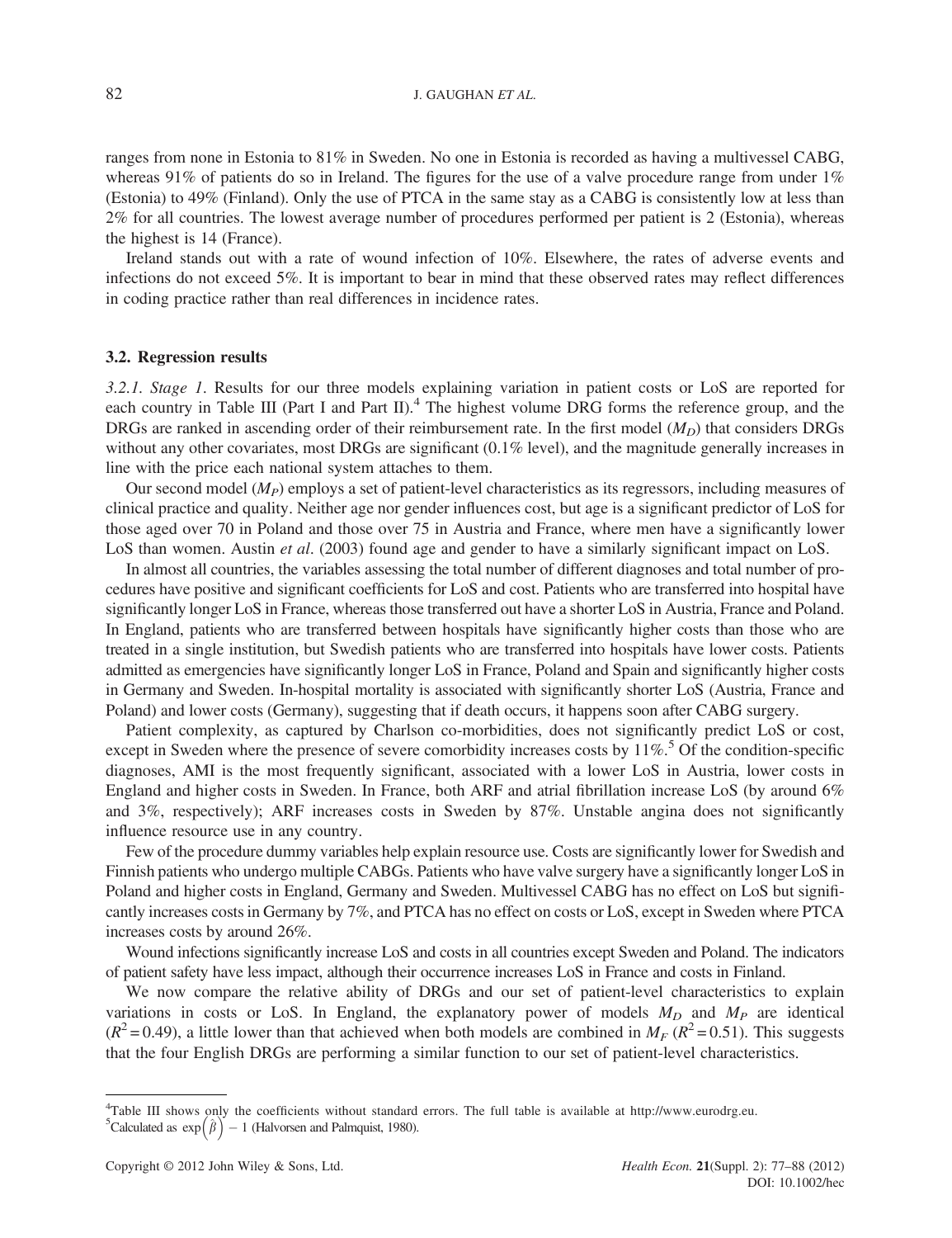|                                                  |                        |                           |                        |                   |                           |                      |                         | Dependent variable: log of cost |                      |                           |                           |                          |                   |                        |                         |
|--------------------------------------------------|------------------------|---------------------------|------------------------|-------------------|---------------------------|----------------------|-------------------------|---------------------------------|----------------------|---------------------------|---------------------------|--------------------------|-------------------|------------------------|-------------------------|
|                                                  |                        | England                   |                        |                   | Estonia                   |                      |                         | Finland                         |                      |                           | Germany                   |                          |                   | Sweden                 |                         |
|                                                  | $M_{\rm D}$            | $\mathbf{M}_{\mathrm{p}}$ | $M_F$                  | $M_{\rm D}$       | $\mathbf{M}_{\mathrm{p}}$ | $\mathbf{M}_{\rm F}$ | $\mathbf{M}_\mathrm{D}$ | $\mathbf{M}_{\mathrm{P}}$       | $\mathbf{M}_{\rm F}$ | $\mathbf{N}_{\mathrm{D}}$ | $\mathbf{M}_{\mathbf{P}}$ | $M_F$                    | $M_{\rm p}$       | $\mathbb{Z}_{p}$       | $\mathbf{M}_\text{F}$   |
| DRG1                                             | ref                    |                           | ref                    | $0.181***$        |                           | 0.079                | ref                     |                                 | ref                  | ref                       |                           | ref                      | $-0.219***$       |                        | $-0.125***$             |
| DRG <sub>2</sub><br>DRG3                         | $0.159***$<br>$-0.009$ |                           | $0.089**$<br>$-0.046$  | ref<br>0.012      |                           | $-0.031$<br>ref      | $0.485***$<br>$0.213**$ |                                 | $0.398***$<br>0.096  | $0.183***$<br>$0.169***$  |                           | $0.064**$<br>$0.046*$    | $0.131**$<br>ref  |                        | 0.018<br>ref            |
| DRG4                                             | $0.118***$             |                           | $0.059**$              |                   |                           |                      | $0.432***$              |                                 | $0.159***$           | $0.246***$                |                           | $0.070*$                 | $0.097***$        |                        | 0.014                   |
| DRG5                                             |                        |                           |                        |                   |                           |                      | $0.329**$               |                                 | 0.057                | $0.348***$                |                           | $0.122***$               | $0.233***$        |                        | $0.205***$              |
| DRG6                                             |                        |                           |                        |                   |                           |                      | $0.563***$              |                                 | $0.259***$           | $0.287***$                |                           | $0.205***$               | $0.361***$        |                        | $0.162*$                |
| DRG8<br>DRG7                                     |                        |                           |                        |                   |                           |                      |                         |                                 |                      | $0.308***$<br>$0.463***$  |                           | $0.120***$<br>$0.252***$ |                   |                        |                         |
| DRG9                                             |                        |                           |                        |                   |                           |                      |                         |                                 |                      | $0.536***$                |                           | $0.123***$               |                   |                        |                         |
| DRG10                                            |                        |                           |                        |                   |                           |                      |                         |                                 |                      | $0.698***$                |                           | $0.323***$               |                   |                        |                         |
| DRG11                                            |                        |                           |                        |                   |                           |                      |                         |                                 |                      | $0.841***$                |                           | $0.393***$               |                   |                        |                         |
| DRG13<br>DRG12                                   |                        |                           |                        |                   |                           |                      |                         |                                 |                      | $0.993***$                |                           | $0.475***$               |                   |                        |                         |
| Other DRGs                                       | $-0.207***$            |                           | $-0.286***$            | $0.953***$        |                           | $0.809**$            | $0.929***$              |                                 | $0.575***$           | $1.267***$<br>$0.758***$  |                           | $0.556***$<br>$0.353***$ | $0.218***$        |                        | $0.127***$              |
| Age: 1-60                                        |                        | $-0.002$                  | $-0.001$               |                   | 0.012                     | 0.011                |                         | 0.019                           | 0.015                |                           | $-0.002$                  | $-0.002$                 |                   | 0.01                   | 0.009                   |
| Age: 60-65                                       |                        | ref                       | ref                    |                   | ref                       | ref                  |                         | ref                             | ref                  |                           | ref                       | ref                      |                   | ref                    | ref                     |
| Age: 66-70                                       |                        | $\circ$                   | 0.001                  |                   | $-0.107$                  | $-0.102$             |                         | 0.075                           | 0.051                |                           | 0.006                     | 0.008                    |                   | 0.013                  | 0.015                   |
| Age: 71-75                                       |                        | $-0.004$                  | $-0.003$               |                   | $-0.064$                  | $-0.056$             |                         | $0.098*$                        | $0.093**$            |                           | 0.004                     | 0.006                    |                   | 0.016                  | 0.017                   |
| Age: 76+                                         |                        | $-0.001$                  | 0.001                  |                   | 0.052                     | 0.039                |                         | $0.123**$                       | $0.095*$             |                           | 0.011                     | 0.009                    |                   | 0.031                  | $0.034**$               |
| Male                                             |                        | 0.008                     | 0.008                  |                   | $-0.069$                  | $-0.041$             |                         | $-0.019$                        | $-0.015$             |                           | 0.015                     | 0.009                    |                   | $-0.019$               | $-0.022$                |
| Diagnoses                                        |                        | $0.004***$                | $0.006***$             |                   | 0.036                     | 0.023                |                         | $0.160***$                      | $0.122***$           |                           | $0.008***$                | $0.006***$               |                   | $0.011*$               | $0.002\,$               |
| Procedures                                       |                        | $0.016***$                | $0.020***$             |                   | $-0.047$                  | $-0.027$             |                         | $0.092***$                      | $0.079***$           |                           | $0.067***$                | $0.050***$               |                   | $0.055***$             | $0.050***$              |
| Transfer in                                      |                        | $0.033***$                | $0.037***$             |                   | 0.064                     | 0.05                 |                         | $-0.162*$                       | $-0.15$              |                           | 0.013                     | 0.013                    |                   | $-0.071***$            | $-0.076***$             |
| Transfer out<br>Emergency                        |                        | $0.036***$<br>$-0.021*$   | $0.036***$<br>$-0.011$ |                   | 0.138<br>0.077            | $0.228*$<br>$-0.009$ |                         | $0.080*$<br>0.048               | $0.065*$<br>0.06     |                           | $0.060***$<br>$-0.021$    | $0.056***$<br>$-0.022$   |                   | $0.131***$<br>$0.043*$ | $0.135***$<br>$0.050**$ |
| Deceased                                         |                        | $-0.043*$                 | $-0.034$               |                   | $-0.118$                  | $-0.054$             |                         | 0.117                           | $0.08$               |                           | $-0.257***$               | $-0.280***$              |                   | 0.197                  | 0.187                   |
| $Ch\_index = 1$                                  |                        | 0.004                     | 0.003                  |                   | 0.066                     | 0.08                 |                         | $-0.093$                        | $-0.072$             |                           | $-0.004$                  | 0.002                    |                   | $0.040**$              | $0.039**$               |
| $Ch\_index = 2$                                  |                        | $0.018***$                | $0.018***$             |                   | 0.175                     | 0.129                |                         | $-0.145$                        | $-0.122$             |                           | $-0.014$                  | 0.001                    |                   | $0.102***$             | $0.094***$              |
| Unstable angina                                  |                        | $-0.026*$                 | $-0.024*$              |                   | $-0.019$                  | 0.001                |                         | 0.052                           | 0.038                |                           | $-0.004$                  | $-0.008$                 |                   | $0.034*$               | $0.040**$               |
| Atrial fibrillation                              |                        | 0.009                     | 0.004                  |                   | 0.083                     | 0.074                |                         | $-0.123$                        | $-0.103$             |                           | 0.014                     | 0.015                    |                   | $0.030*$               | $-0.017$                |
| <b>AMI</b>                                       |                        | $-0.046***$               | $-0.041***$            |                   | $0.445**$                 | 0.33                 |                         | 0.004                           | 0.101                |                           | $-0.02$                   | $-0.016$                 |                   | $0.065***$             | 0.018                   |
| ARF                                              |                        | 0.023                     | 0.032                  |                   | $\circ$                   | $\circ$              |                         | $\circ$                         | $\circ$              |                           | $0.08\,$                  | 0.042                    |                   | $0.628***$             | $0.622***$              |
| Multiple CABGs                                   |                        | $-0.004$                  | $-0.012$               |                   | $\circ$                   | $\circ$              |                         | $-0.123***$                     | $-0.053$             |                           | $-0.034***$               | $-0.009$                 |                   | $-0.093***$            | $-0.073***$             |
| PTCA                                             |                        | $-0.055$                  | $-0.053$               |                   | $\circ$                   | $\circ$              |                         | 0.063                           | 0.097                |                           | $-0.025$                  | $-0.008$                 |                   | $0.229***$             | $0.246***$              |
| Multivessel CABG                                 |                        | $0.012**$                 | $0.009*$               |                   | $\circ$                   |                      |                         | $0.061*$                        | $0.069**$            |                           | $0.064***$                | $0.063***$               |                   | $0.031**$              | $0.029*$                |
| Valve surgery                                    |                        | $0.029***$                | 0.013                  |                   | 0.053                     | 0.029                |                         | 0.028                           | $-0.001$             |                           | $0.092***$                | $-0.039$                 |                   | $0.303***$             | $0.144*$                |
| Adverse event                                    |                        | $0.043*$                  | $0.044*$               |                   | $\circ$                   |                      |                         | $0.757***$                      | $0.750***$           |                           | 0.017                     | 0.013                    |                   | $0.243**$              | $0.240**$               |
| Wound infection<br>ĮΞ                            |                        | $0.100***$<br>0.003       | $0.101***$<br>0.001    |                   | $1.398***$                | $1.388***$           |                         |                                 | $\circ$<br>$\circ$   |                           | $0.285***$<br>0.038       | $0.300***$<br>0.033      |                   | $0.241***$<br>0.022    | $0.261***$<br>0.035     |
|                                                  |                        |                           |                        |                   |                           |                      |                         |                                 |                      |                           |                           |                          |                   |                        |                         |
| Adjusted R <sup>2</sup><br>Intercept             | $9.036***$<br>0.49     | 8.925 ***<br>0.49         | 8.919***<br>0.51       | 8.912 ***<br>0.23 | 8.853***<br>0.29          | $8.825***$<br>0.42   | $9.364***$<br>0.33      | $8.404***$<br>0.50              | $8.456***$<br>0.55   | 9.116***<br>0.55          | $8.680***$<br>0.67        | $8.738***$<br>0.70       | 11.980***<br>0.23 | 11.599***<br>0.34      | 11.685***<br>0.36       |
| * $p < 0.05$ ; ** $p < 0.01$ ; *** $p < 0.001$ . |                        |                           |                        |                   |                           |                      |                         |                                 |                      |                           |                           |                          |                   |                        |                         |

Table III. Results from the patient-level regressions for CABG: cost analyses (Part I) ¥ analys sions for CABG: cost patient-level re Results from the  $\equiv$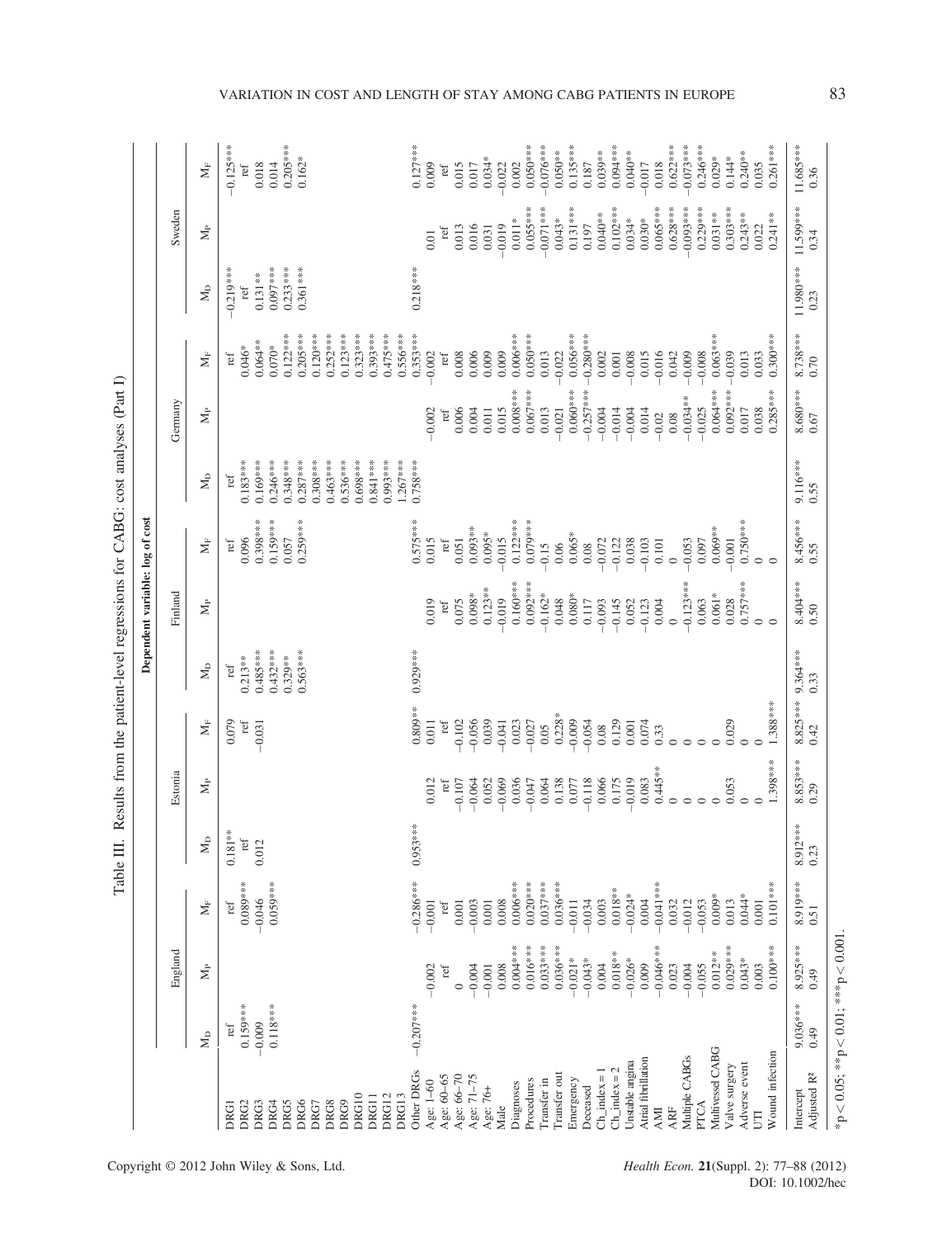|                                        |                                            |                                                                    |             |                           |                           |             |                           | Dependent variable: length of stay |             |                           |            |                        |                           |                                                      |
|----------------------------------------|--------------------------------------------|--------------------------------------------------------------------|-------------|---------------------------|---------------------------|-------------|---------------------------|------------------------------------|-------------|---------------------------|------------|------------------------|---------------------------|------------------------------------------------------|
|                                        | Austria                                    |                                                                    |             | France                    |                           |             | Ireland                   |                                    |             | Poland                    |            |                        | Spain                     |                                                      |
| $M_{\rm D}$                            | $\mathbf{M}_\mathrm{P}$                    | $\mathbf{M}_{\rm F}$                                               | $M_{\rm D}$ | $\mathbb{N}_{\mathbb{P}}$ | $\mathbf{M}_{\mathrm{F}}$ | $M_{\rm D}$ | $\mathbf{M}_{\texttt{P}}$ | $M_F$                              | $M_{\rm D}$ | $\mathbb{N}_{\mathbb{P}}$ | $M_F$      | $M_{\rm D}$            | $\mathbb{N}_{\mathbb{P}}$ | $\mathbf{M}_{\mathrm{F}}$                            |
| 1.042                                  |                                            | $0.847***$                                                         | $0.874***$  |                           | $0.958***$                | $0.654***$  |                           |                                    | $0.897***$  |                           | $0.976*$   | ref                    |                           |                                                      |
|                                        |                                            |                                                                    | $.208***$   |                           | $1.091***$                | 0.955       |                           |                                    | ref         |                           | ref        | $.257**$               |                           | $m_{241}$                                            |
| ref<br>1.121***<br>1.199*<br>1.972**** |                                            | ref<br>0.904<br>0.847*<br>1.113*                                   | ref         |                           | ref                       | $1.201**$   |                           | $0.936$<br>1.125<br>1.376***       |             |                           |            |                        |                           |                                                      |
|                                        |                                            |                                                                    | $0.927***$  |                           | 0.984                     | ref         |                           | ref                                |             |                           |            | $1.857***$<br>1.764*** |                           |                                                      |
|                                        |                                            |                                                                    | $.233***$   |                           | $.114***$                 | $1.158*$    |                           | 0.971                              |             |                           |            | $.832***$              |                           | $1.185***$<br>1.279<br>1.177***<br>1.415<br>1.525*** |
|                                        |                                            |                                                                    | $.200***$   |                           | 1.063                     | $38***$     |                           | $.347***$                          |             |                           |            | $2.277***$             |                           |                                                      |
|                                        |                                            |                                                                    | $396***$    |                           | $.132***$                 | $2.552***$  |                           | $1.697**$                          |             |                           |            | $2.215***$             |                           |                                                      |
|                                        |                                            |                                                                    | $.117***$   |                           |                           | 2.646***    |                           | $.811***$                          |             |                           |            | 3.936***               |                           | $2.538***$                                           |
|                                        |                                            |                                                                    | $.534***$   |                           | $1.074***$<br>$1.174***$  |             |                           |                                    |             |                           |            |                        |                           |                                                      |
|                                        |                                            |                                                                    | $.768***$   |                           |                           |             |                           |                                    |             |                           |            |                        |                           |                                                      |
|                                        |                                            |                                                                    | .431 ***    |                           | $1.213***$<br>$1.208***$  |             |                           |                                    |             |                           |            |                        |                           |                                                      |
|                                        |                                            |                                                                    | ****766     |                           | $.273***$                 |             |                           |                                    |             |                           |            |                        |                           |                                                      |
|                                        |                                            |                                                                    | $.872***$   |                           | .444***                   |             |                           |                                    |             |                           |            |                        |                           |                                                      |
|                                        |                                            |                                                                    | $2.182***$  |                           | .582****                  |             |                           |                                    |             |                           |            |                        |                           |                                                      |
|                                        |                                            |                                                                    | $2.390***$  |                           | $436***$                  |             |                           |                                    |             |                           |            |                        |                           |                                                      |
| $.235*$                                |                                            |                                                                    | $2.330***$  |                           | $404***$                  | 1.999**     |                           | $\overline{3}$                     | $1.562***$  |                           | $1.258***$ | $1.934***$             |                           | 187                                                  |
|                                        |                                            |                                                                    |             | $0.981*$                  | 1.980*                    |             | 0.912                     | $0.905*$                           |             | $0.977*$                  | $0.978*$   |                        | 0.942                     | 0.935                                                |
|                                        |                                            |                                                                    |             | $$\tt{ref}$$ 1.011        | ref                       |             | ref                       | ref                                |             | ref                       | ref        |                        | ref                       |                                                      |
|                                        |                                            |                                                                    |             |                           | $\overline{0}$ .          |             | 1.064                     |                                    |             | $1.030*$                  | $1.027*$   |                        | 0.989                     |                                                      |
|                                        | 0.98<br>ref<br>1.02<br>1.068**<br>1.133*** | $0.782***$<br>$0.98$<br>ref<br>$1.017$<br>$1.074***$<br>$1.074***$ |             | 1.019*                    | 1.018                     |             | 1.021                     | $1.067$<br>1.03                    |             | $0.064***$                | $.052***$  |                        | 1.048                     | $\begin{array}{c} \text{ref} \\ 1.066 \end{array}$   |
|                                        |                                            |                                                                    |             | $.062***$                 | $1.054***$                |             | .073                      | .098                               |             | $.131***$                 | $1.117***$ |                        | $1.114*$                  | $.134**$                                             |
|                                        |                                            |                                                                    |             |                           |                           |             |                           |                                    |             |                           |            |                        |                           | (Continues)                                          |

Table III. Results from the patient-level regressions for CABG: length of stay analyses (Part II) Table III. Results from the patient-level regressions for CABG: length of stay analyses (Part II)

### 84 J. GAUGHAN ET AL.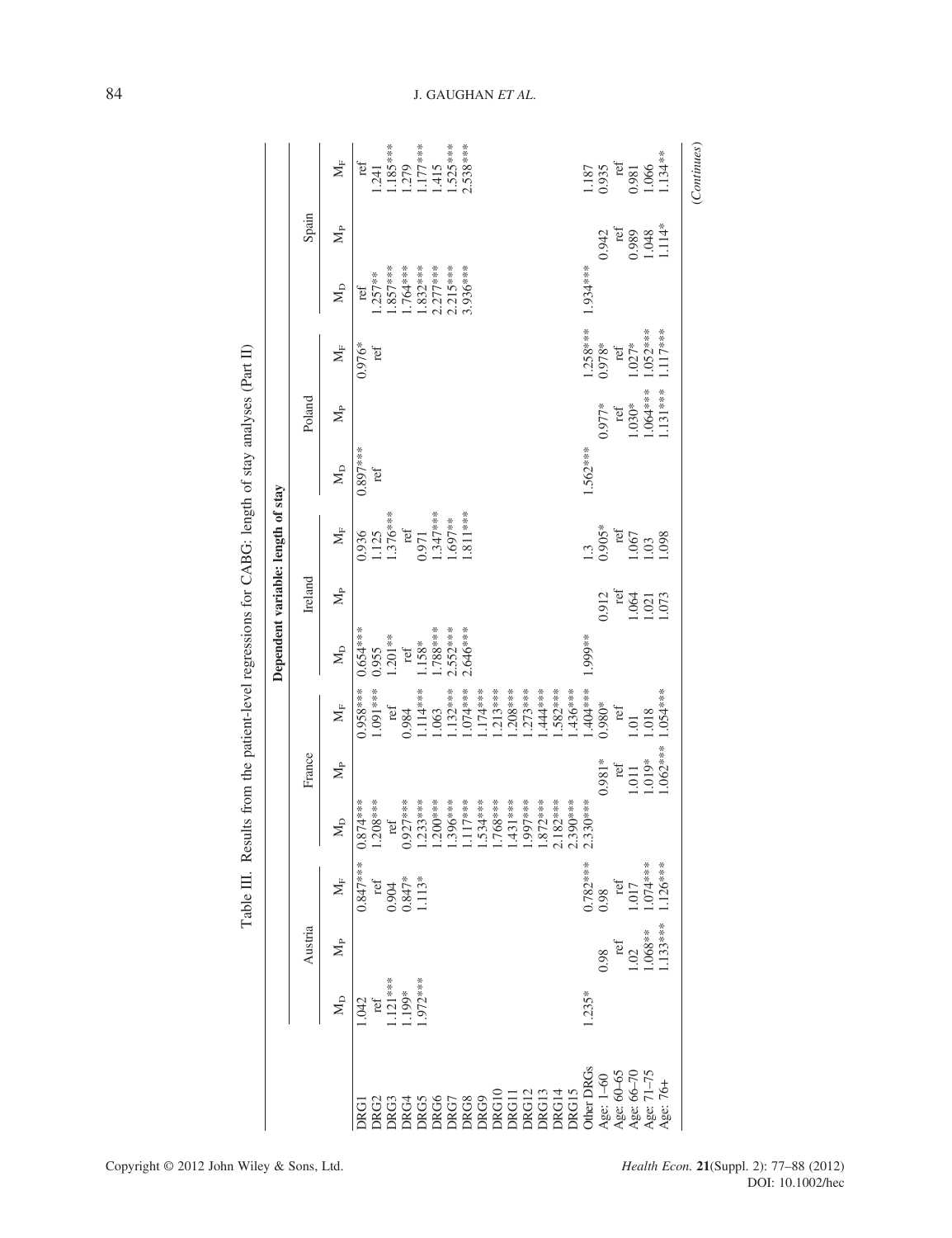|                                     |                                           | Austria          |                                                                    |             | France                    |                                                                         |             | Ireland                                                        |                          |             | Poland                                                                       |                                                                                                       |                                  | Spain                                                                                                    |                                                                                                                                                                                                                                                                      |
|-------------------------------------|-------------------------------------------|------------------|--------------------------------------------------------------------|-------------|---------------------------|-------------------------------------------------------------------------|-------------|----------------------------------------------------------------|--------------------------|-------------|------------------------------------------------------------------------------|-------------------------------------------------------------------------------------------------------|----------------------------------|----------------------------------------------------------------------------------------------------------|----------------------------------------------------------------------------------------------------------------------------------------------------------------------------------------------------------------------------------------------------------------------|
|                                     | $\mathbb{Z}_{\mathsf{D}}$                 | $\mathbb{Z}_{p}$ | $M_F$                                                              | $M_{\rm D}$ | $\mathbb{N}_{\mathbb{P}}$ | $\mathbb{N}_{\mathbb{F}}$                                               | $M_{\rm D}$ | $\mathbf{M}_\mathrm{P}$                                        | $M_{\rm F}$              | $M_{\rm D}$ | $\mathbb{N}_{\mathbb{P}}$                                                    | $\mathbf{M}_{\mathrm{F}}$                                                                             | $M_{\rm D}$                      | $\mathbf{M}_\mathrm{P}$                                                                                  | $M_{\rm F}$                                                                                                                                                                                                                                                          |
| Male                                |                                           | $0.938***$       | $0.934***$                                                         |             | $0.970***$                | $0.966***$                                                              |             | 0.947                                                          | 0.947                    |             | 0.993                                                                        | 0.994                                                                                                 |                                  | .043                                                                                                     | .033                                                                                                                                                                                                                                                                 |
| Diagnoses                           |                                           | $.026***$        | $.025***$                                                          |             | $.026***$                 | 1.019***                                                                |             | $.043***$                                                      | $.039***$                |             | $0.030***$                                                                   | $0.029***$                                                                                            |                                  | $.048***$                                                                                                | $.037***$                                                                                                                                                                                                                                                            |
| Procedures                          |                                           | $.132***$        | $.134***$                                                          |             | ***049                    | 1.041 ***                                                               |             | $.068***$                                                      | $.041***$                |             | $.047***$                                                                    | 1.046***                                                                                              |                                  | $.132***$                                                                                                | $.084***$                                                                                                                                                                                                                                                            |
| Transfer in                         |                                           | 1.954*           | 0.958*                                                             |             | $0.030***$                | $1.025***$                                                              |             | 1.909                                                          | 1.936                    |             |                                                                              |                                                                                                       |                                  | 1.048                                                                                                    | 1.046                                                                                                                                                                                                                                                                |
| Transfer out                        |                                           | 0.931 ***        | $0.927***$                                                         |             | $0.936***$                | $0.938***$                                                              |             | 1.033                                                          | 1.053                    |             | $0.929***$                                                                   | $0.930***$                                                                                            |                                  | 0.886*                                                                                                   | $0.830***$                                                                                                                                                                                                                                                           |
| Emergency                           | 1.017                                     |                  |                                                                    |             | $.138***$                 | $114***$                                                                |             | $1.148***$<br>$2.712***$                                       | $1.104*$<br>$0.625***$   |             | $1.064***$<br>0.777***                                                       | $1.063***$                                                                                            |                                  | $\frac{1.610***}{0.786*}$                                                                                | 1.569***<br>0.705***                                                                                                                                                                                                                                                 |
| Deceased                            |                                           | $0.581***$       |                                                                    |             | $0.558***$                | $.554***$                                                               |             |                                                                |                          |             |                                                                              | $0.782***$                                                                                            |                                  |                                                                                                          |                                                                                                                                                                                                                                                                      |
| $Ch\_index =$                       | 1.015                                     |                  | $\begin{array}{c} 1.013 \\ 0.592*** \\ 1.017 \\ 1.018 \end{array}$ |             | 1.003                     | $\begin{array}{c} 1.002 \\ 1.018* \\ 0.993 \end{array}$                 |             | $1.114***$<br>1.204**                                          | $1.110***$<br>$1.171***$ |             | $1.003$<br>$1.037$<br>$1.009$<br>$1.027$<br>$1.027$<br>$1.0940$ <sup>*</sup> | $\begin{array}{c} 0.996 \\ 1.031 \\ 1.008 \\ 1.021 \\ 1.021 \\ 0.928** \\ 1.102 \\ 1.102 \end{array}$ |                                  | $1.055$<br>$1.092$ *<br>$1.061$<br>$0.989$<br>$1.014$<br>$1.193$ **<br>$1.016$<br>$1.016$ *<br>$1.146$ * | $\begin{array}{c} 1.032\\ 1.128**\\ 1.088**\\ 0.998\\ 0.011\\ 0.0111\\ 0.0111\\ 0.0111\\ 0.0111\\ 0.0111\\ 0.0113\\ 0.0113\\ 1.131\\ 0.0131\\ 1.0131\\ 1.0131\\ 1.0131\\ 1.0131\\ 1.0131\\ 1.0131\\ 1.0131\\ 1.0131\\ 1.0131\\ 1.0131\\ 1.0131\\ 1.0131\\ 1.0131\\ $ |
| $Ch\_index = 2$                     | 1.023                                     |                  |                                                                    |             | 1.011                     |                                                                         |             |                                                                |                          |             |                                                                              |                                                                                                       |                                  |                                                                                                          |                                                                                                                                                                                                                                                                      |
| Jnstable angina                     | $0.946*$                                  |                  | $0.942*$                                                           |             | 0.997                     |                                                                         |             |                                                                | $\ddot{\circ}$           |             |                                                                              |                                                                                                       |                                  |                                                                                                          |                                                                                                                                                                                                                                                                      |
| Atrial fibrillation                 | 0.03                                      |                  | 1.03                                                               |             | 1.025****<br>0.996        | $1.023***$                                                              |             |                                                                |                          |             |                                                                              |                                                                                                       |                                  |                                                                                                          |                                                                                                                                                                                                                                                                      |
| <b>AMI</b>                          |                                           | 1.932***         | $0.932***$                                                         |             |                           |                                                                         |             |                                                                | $\frac{13}{103}$         |             |                                                                              |                                                                                                       |                                  |                                                                                                          |                                                                                                                                                                                                                                                                      |
| <b>ARF</b>                          |                                           | $1.200**$        |                                                                    |             | $0.059***$                | 0.99                                                                    |             |                                                                |                          |             |                                                                              |                                                                                                       |                                  |                                                                                                          |                                                                                                                                                                                                                                                                      |
| Multiple CABGs                      | 0.935                                     |                  | 1.184*<br>0.956                                                    |             | 0.954                     |                                                                         |             |                                                                | $\tilde{z}$              |             | $\breve{\mathsf{z}}$                                                         | $\lessapprox$                                                                                         |                                  |                                                                                                          |                                                                                                                                                                                                                                                                      |
| PTCA                                | 0.908                                     |                  | $0.901$<br>$0.910*$                                                |             | 0.988                     | 0.955<br>0.953*                                                         |             | $1.094*$<br>0.992<br>0.902<br>1.052<br>1.052<br>1.177<br>1.177 | .004                     |             | $\lessapprox$                                                                | $\lessapprox$                                                                                         |                                  |                                                                                                          |                                                                                                                                                                                                                                                                      |
| Multivessel CABG                    | 0.99                                      |                  |                                                                    |             | $1.022***$<br>0.974**     | $1.026***$<br>0.947**                                                   |             | $0.987$<br>$0.150*$                                            | .015                     |             | 0.997                                                                        | 0.998                                                                                                 |                                  |                                                                                                          |                                                                                                                                                                                                                                                                      |
| Valve surgery                       | 1.019                                     |                  | 1.041                                                              |             |                           |                                                                         |             |                                                                | .067                     |             | $1.230***$                                                                   | $1.232***$                                                                                            |                                  | 1.016                                                                                                    |                                                                                                                                                                                                                                                                      |
| Adverse event                       | 1.981                                     |                  | 0.957                                                              |             | $***$ 700.                | 1.002                                                                   |             | .059                                                           | .053                     |             | $0.751**$                                                                    | $0.746**$                                                                                             |                                  | $1.225*$                                                                                                 |                                                                                                                                                                                                                                                                      |
| $\overline{\Pi}$                    | .124                                      |                  | 09                                                                 |             | 1.033                     | 03                                                                      |             | 1.975                                                          | .029                     |             |                                                                              |                                                                                                       |                                  | $1.218*$                                                                                                 | $1.258*$                                                                                                                                                                                                                                                             |
| Wound infection                     |                                           | $.633***$        | $1$ ***<br>$\overline{5}$                                          |             | $.310***$                 | 1.178***                                                                |             | .349**                                                         | $.382***$                |             |                                                                              |                                                                                                       |                                  | $.712***$                                                                                                | $.733***$                                                                                                                                                                                                                                                            |
| Dispersion<br>Intercept             | $(4.992***8.720***$<br>$0.150***0.075***$ |                  | $0.073***$                                                         |             | 0.080*** 0.048***         | $9.565***$ 11.605*** 5.683*** 6.277*** 14.653*** 5.358***<br>$0.042***$ | $0.187***$  | $0.140***$                                                     | $6.430***$<br>$0.121***$ | $0.079***$  | $10.756***7.246***$<br>$0.062***$                                            | 7.414***<br>$0.062***$                                                                                | 11.443*** 4.457***<br>$0.224***$ | $0.146***$                                                                                               | 5.211 ***<br>$0.123***$                                                                                                                                                                                                                                              |
| deviance R <sup>2</sup><br>Adjusted | 0.46<br>0.14                              |                  | 0.47                                                               | 0.38        | 0.54                      | 0.57                                                                    | 0.39        | 0.50                                                           | 0.56                     | 0.26        | 0.35                                                                         | 0.35                                                                                                  | 0.37                             | 0.55                                                                                                     | 0.60                                                                                                                                                                                                                                                                 |

\*p <

 $< 0.05; **p$ 

V  $<$   $0.01$  ;  $^{***}$  p

 $< 0.001$ .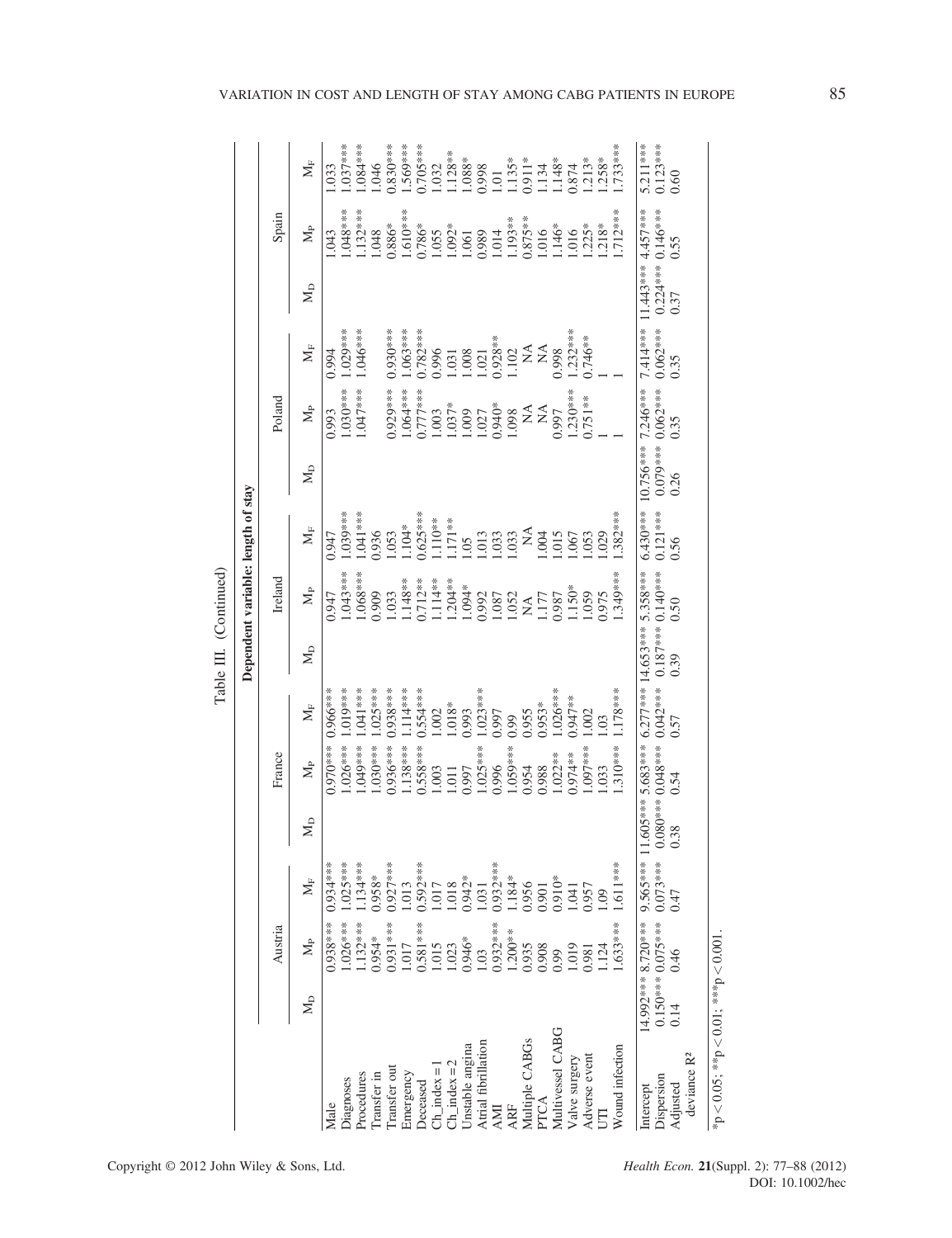#### 86 J. GAUGHAN ET AL.

In Estonia, Finland, Ireland and Spain, both  $M_D$  and  $M_P$  perform less well than  $M_F$ , although in all four countries, the explanatory power of  $M_P$  is above that of  $M_D$ . This implies that there is scope to refine these DRG systems to take other patient-level characteristics into account.

In Austria, France, Poland, Germany and Sweden, the explanatory power of  $M_P$  and  $M_F$  is similar and considerably higher than that of  $M<sub>D</sub>$ . This raises questions about the adequacy of these DRG systems in explaining variation in resource use among CABG patients. However, as wide variation in the number of DRGs used in these systems demonstrates, refinement might not necessarily entail expanding the number of DRGs.

3.2.2. Stage 2. As CABG is a specialised procedure, provision in most countries is concentrated into a subset of hospitals. Therefore, in all countries, the number of hospitals was not sufficient to undertake the second-stage analyses. Figure 1 presents the unexplained variation in costs or LoS across these hospitals, after adjusting for patient-level characteristics and DRGs  $(M_F)$ . Each hospital is represented by a vertical line (the 95% confidence interval) around a dot (the average cost or LoS of its CABG patients). The dashed horizontal line shows the average cost or LoS for CABG cases in the national sample. Hospitals are ordered by ascending value.

The graphs demonstrate that all countries, with the exception of Estonia and Finland, have at least one hospital with costs or LoS significantly above and below the national sample average.

For hospitals on the right-hand side of the graphs, their position may partly reflect 'inefficiency', although there may be legitimate reasons for the observed heterogeneity such as hospital or patient-level factors that are omitted from our models (Dormont and Milcent, 2005).

#### 4. DISCUSSION

This study examines the costs or LoS of 66 587 CABG patients treated in 146 hospitals in 10 European countries to assess the predictive ability of each country's DRG system. We have drawn upon routinely collected patientlevel data and, for most countries, included the full population of CABG patients treated during 2008. Three regression models are used, in which resource use is explained by the DRGs to which patients are allocated  $(M_D)$ , a set of patient and treatment-related characteristics constructed from routine data  $(M_P)$  and a model that includes both sets of variables ( $M_F$ ). As  $M_D$  and  $M_P$  are nested within  $M_F$ , we are able to compare the relative performance of these models, with these comparisons conducted separately for each country.

We find substantial variation in the costs and LoS of patients undergoing CABG treatment. The results are broadly similar for the cost and LoS analyses, although our explanatory variables are more frequently statistically significant in explaining patients' LoS. The variables that most consistently explain variation are the total number of diagnoses and procedures. No clear effects are evident for our CABG-specific diagnostic and procedure variables. Wound infections significantly increase LoS and costs in most countries, whereas other types of adverse events have little impact.

The descriptive statistics show wide variation across countries in the diagnostic and treatment characteristics of patients undergoing CABG, although demographic characteristics are similar. This variation is probably partly because of differences in clinical or coding practice across counties. Cross-country comparisons must therefore be made with caution, particularly when interpreting variables that rely on secondary diagnoses (Drösler *et al.*, 2009). Whatever its cause, in the face of such variation, it is not surprising that the DRGs that countries use to classify CABG patients are structured so differently. The question arises as to which DRG systems are best able to explain variations in observed resource use among patients.

For Austria, France, Poland, Germany and Sweden,  $M<sub>P</sub>$  is considerably more successful at explaining variation in resource use than  $M<sub>D</sub>$ . This is despite France and Germany having the greatest number of DRGs and using distinct means of subdividing categories (e.g. age, length of stay and death). In contrast, Austria and Poland use the fewest DRGs to describe bypass procedures, not even using catheterisation as a classifying distinction. For Estonia, Finland, Ireland and Spain, although  $M_P$  explains more variation than  $M_D$ , it has lower explanatory power than  $M_F$  that combines both sets of variables.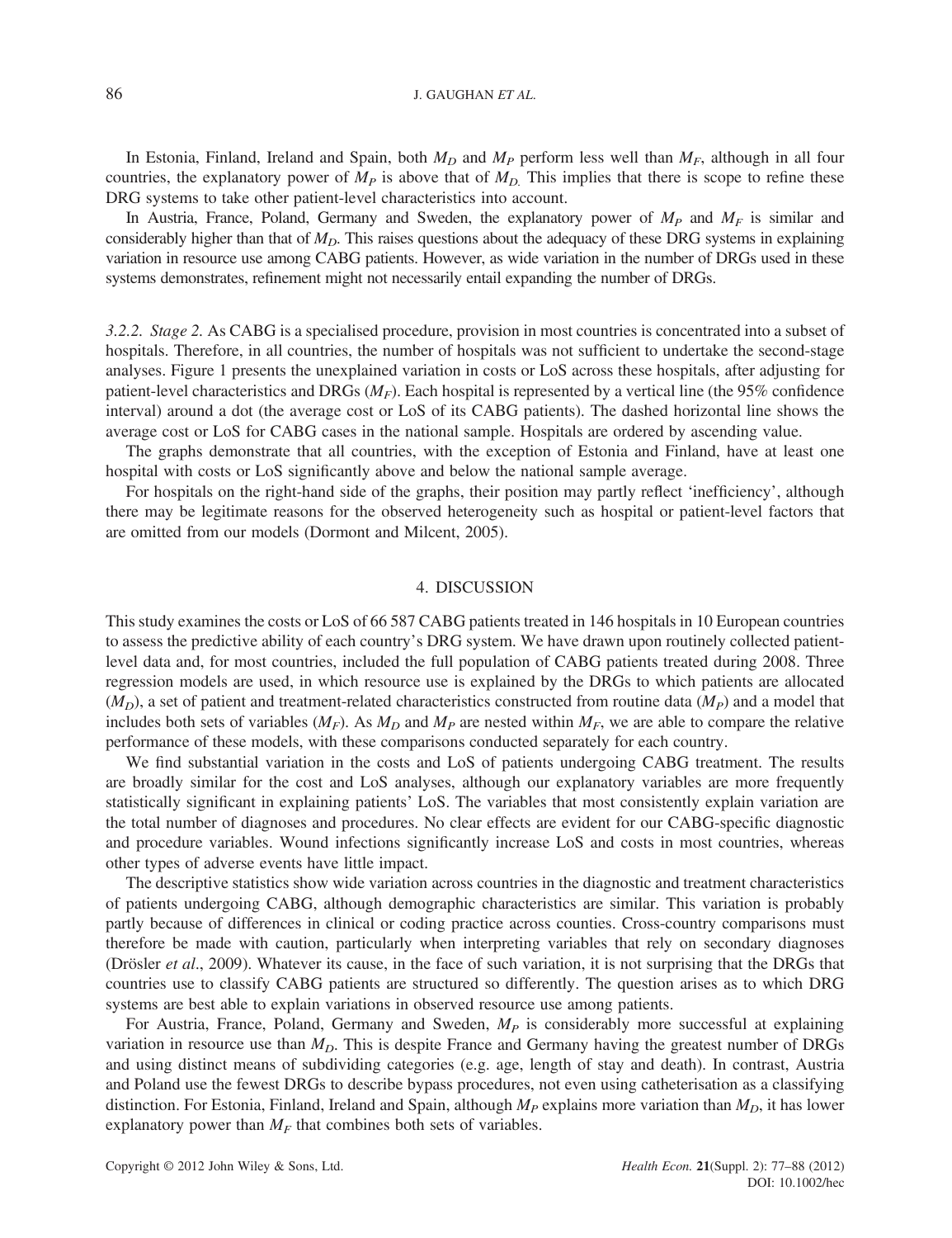

Figure 1. CABG: variation in log of cost  $(N=4)$  or length of stay  $(N=5)$  between and within countries. Note: In Finland and Estonia, the sample contains only one or two hospitals, so hospital effects have not been estimated.

All nine of these counties might benefit from revising their DRG systems to incorporate some of the information that we use to define our set of patient-level characteristics, particularly where the difference in explanatory power between  $M_p$  and  $M_p$  is large. This does not necessarily mean increasing the number of DRGs, bearing in mind the original objective that they should be kept to a manageable number (Fetter, 1991) and that we have not found a strong link between number of DRGs and explanatory power.

In England, the three models have similar explanatory power, implying there is little scope for refining the DRG system using the variables that we have examined. The English structure is unusual because it identifies first and subsequent CABG procedures and has a separate DRG for CABG patients suffering from congenital heart disease. However,  $M<sub>P</sub>$  does not provide an exhaustive description of patient variation, as it is inherently limited by the availability of data in administrative datasets. The DRG systems in Estonia, Finland, Ireland and Spain explain variations in resource use additional to that provided by our patient-level characteristics. If the key features of these DRG grouping systems, such as the inclusion of particular procedures, could be identified, this would offer insights to other countries seeking to refine their DRGs.

Our analysis of CABG patients across Europe identifies a series of factors, over and above the DRG to which patients are allocated, that help explain variation in costs or LoS. These factors can be constructed from routine data and might be used in the refinement of DRGs themselves, although further research would need to establish this, probably requiring application of traditional Classification and Regression Tree methods to define resource homogenous groupings.